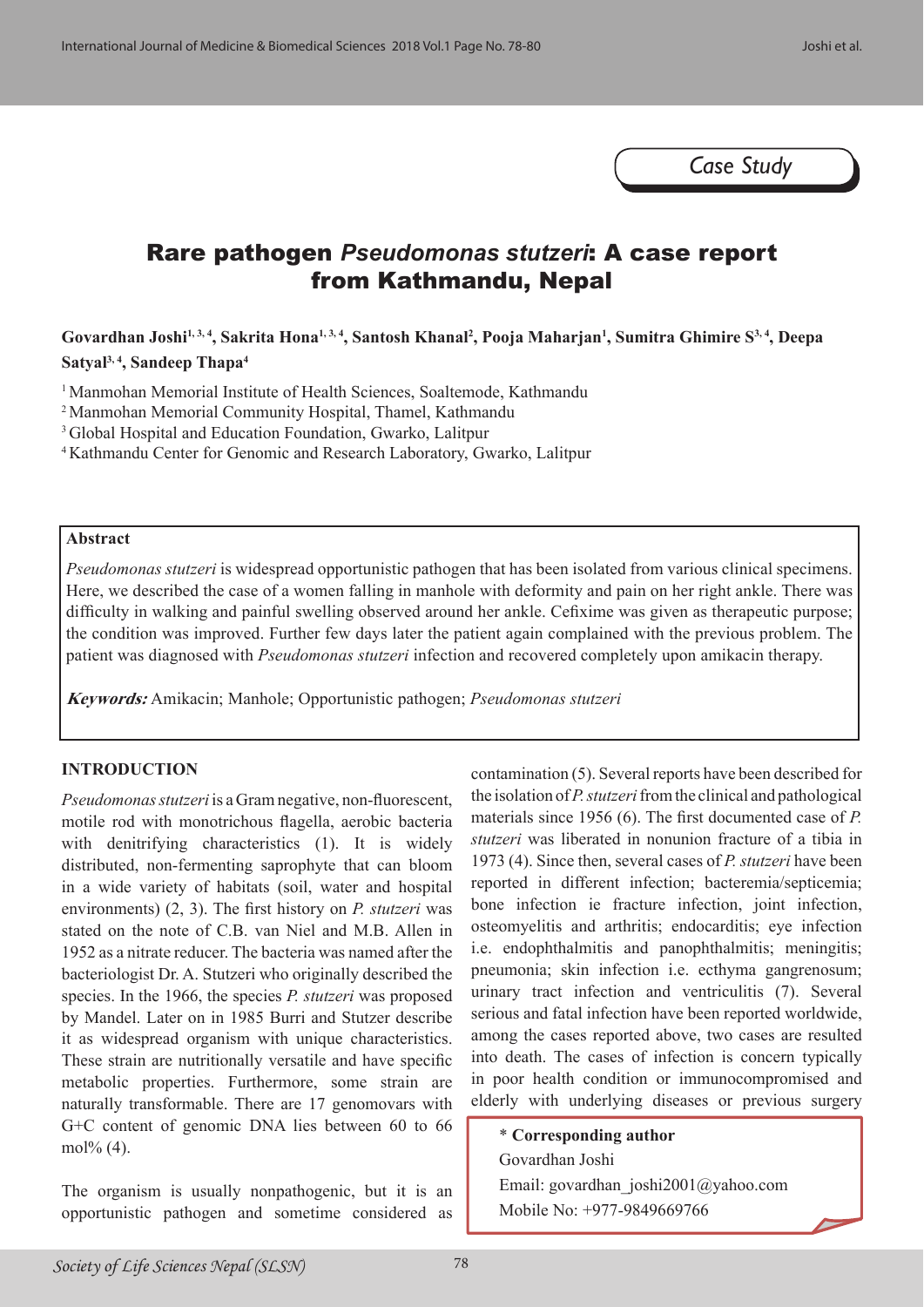(4). It is infrequently isolated from clinical specimens, if isolated they are more likely to represent colonization or contamination rather than infection (6).

# **CASE**

A 50-year-old woman visited Ortho-department of Manmohan Memorial Community Hospital on 1st February 2017 by fall injury in a manhole with deformity and pain on her right ankle. The rest of the physical examinations were normal and she denied any previous illness. But, there was painful swelling around the ankle and difficulty during walking. On physical examination, her weight was 60 kg, body temperature 37ºC (98ºF), pulse 70 beats/min and blood pressure 150/100 mm Hg. However, on the third day the condition was worsen, admitted to hospital and the patient was diagnosed with *P. stutzeri* infection on microbiological examination of pus*.*  Following cefixime (250mg bd) therapy for seven days the patient condition was improved and discharged as her wish. Further, few days later the patient again visited the department with reappearance of previous problems and pus sample further processed to identify microbial etiology. The *P. stutzeri* infection was diagnosed and patient undergone amikacin therapy (250mg bd) for five days. On 14<sup>th</sup> day the patient was recovered completely.

# **LABORATORY FINDINGS**

Laboratory studies revealed slightly increased total leukocyte count with mild neutrophilia and low hemoglobin. Other blood cell parameters were found in acceptable range. The biochemical parameters were also within reference range. The rapid immunochromatographic test for HIV, HBV and HCV were found non-reactive.

# **MICROBIOLOGICAL FINDINGS:**

Pus sample was collected for bacteriological cultivation. The sample was aseptically inoculated into Blood agar, Mac-Conkey agar and Chocolate agar and was incubated for next 24 hours at 37ºC. After overnight incubation, reddish brown wrinkled colonies were appeared. For better demonstration, the colonies were transferred on the Nutrient agar and incubated aerobically for next 24 hours. The fresh colonies on nutrient agar were unusual in shape and consistency with adherent, wrinkled appearance, elevated ridges and no pigmentation.

Different conventional biochemical test were performed and result noted for general identification i.e. catalase test, oxidase test, triple sugar iron agar test, sulfide indole motility, urea hydrolysis, citrate utilization test, nitrate reduction test, OF test, decarboxylase test (lysine, arginine, ornithine), starch hydrolysis test and gelatin hydrolysis test. Moreover, antimicrobial susceptibility test was performed by Kirby-Bauer disk diffusion using

commercially available antibiotic disks (Hi-media) on Mueller-Hinton agar. The result of the susceptibility test was interpreted according to the Clinical and Laboratory Standards Institute Guidelines (2016).

**Table 1: Biochemical characterization of** *Pseudomonas stutzeri*

| <b>Biochemical test performed</b> | <b>Results</b>        |
|-----------------------------------|-----------------------|
| Gram stain                        | Gram Negative bacilli |
| Catalase test                     | Positive              |
| Oxidase test                      | Positive              |
| TSI Agar                          | A/no change           |
| <b>SIM</b>                        | Negative              |
| Motility                          | Motile                |
| Hydrogen sulfide production       | Negative              |
| Indole                            | Negative              |
| Urea hydrolysis test              | Negative              |
| Citrate utilization test          | Positive              |
| Nitrate                           | Reduced               |
| Voges-proskauer test              | Negative              |
| OF test                           | Oxidative             |
| Lysine decarboxylase              | Negative              |
| Arginine decarboxylase            | Negative              |
| Ornithine decarboxylase           | Negative              |
| Starch hydrolysis test            | Positive              |
| Gelatin hydrolysis test           | Negative              |



Figure 1 Colony morphology of Pseudomonas stutzeri on blood agar

# **DISCUSSION:**

Antibiotic selection and treatment may vary depending upon isolated microorganism. *P. stutzeri* is ubiquitous gram negative bacterium that rarely causes severe infections. However, it has been isolated as an uncommon opportunistic pathogen in immunocompromised patients such as hemodialysis, meningomyelocele, Human